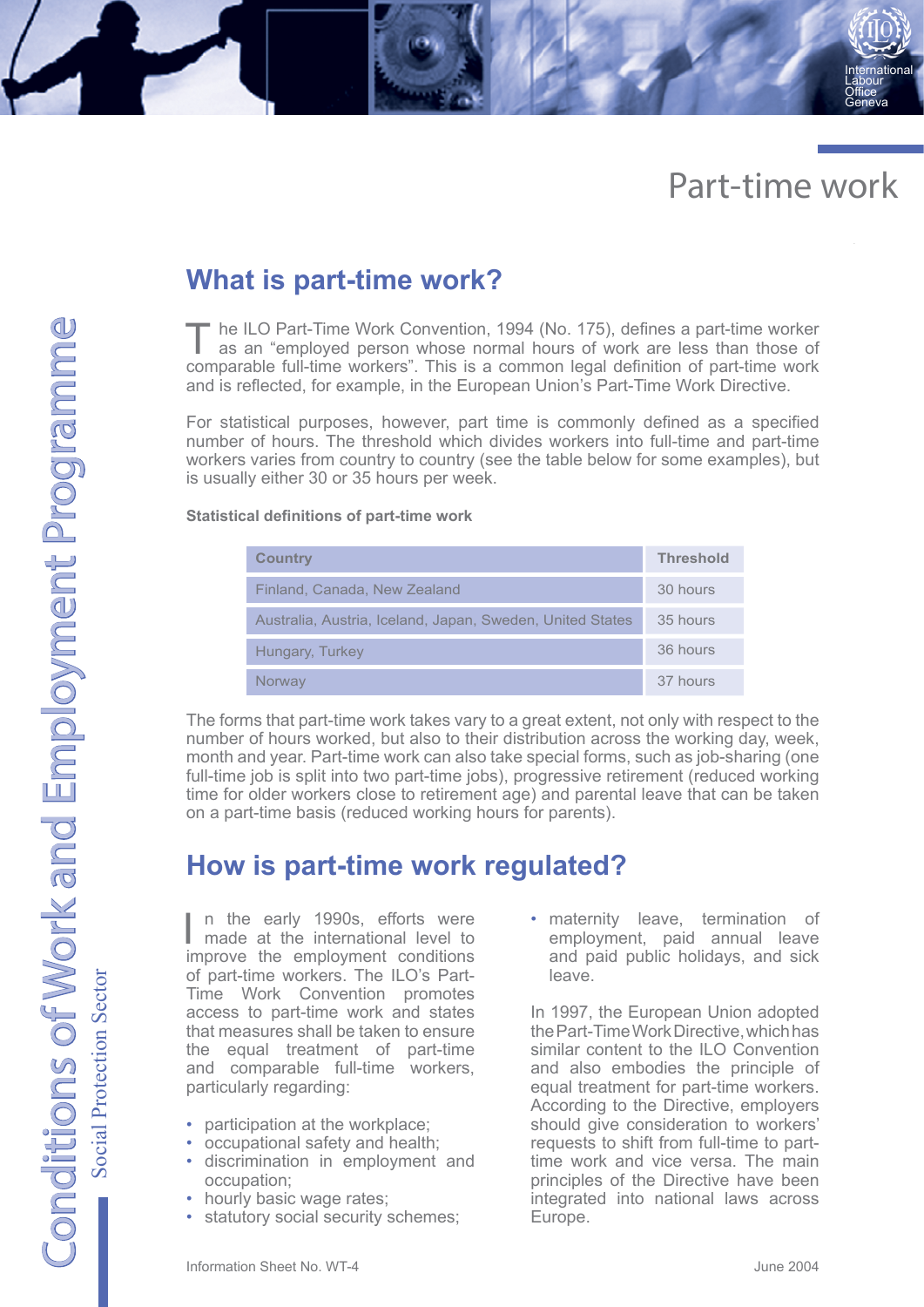### **Who works on a part-time basis?**

In most industrialized countries, the share of part-time workers as a proportion of total employment has increased by one-quarter to one-half over the last 20 years, although the United States is a notable exception to this trend (see the chart below). However, the incidence of part-time work remains low in most developing countries, such as Mexico and the Republic of Korea, as well as in countries in transition, like the Czech Republic. In Europe, the highest part-time rate occurs in the Netherlands, where nearly one-third of all workers have a part-time contract.

#### **Share of part-time workers on total employment\***



\* Defined by a common definition of less than 30 usual hours worked per week in the main job.

Source: OECD Labour Market Statistics, 2003.

## **Who works part-time?**

In industrialized countries, the proportion of part-time workers is especially high among women. In many countries, the share of part-time workers is also particularly high in the services sectors and among low-skilled employees.

#### **Proportion of part-time workers among male and female employed persons (2002)**



Source: OECD Labour Market Statistics, 2003.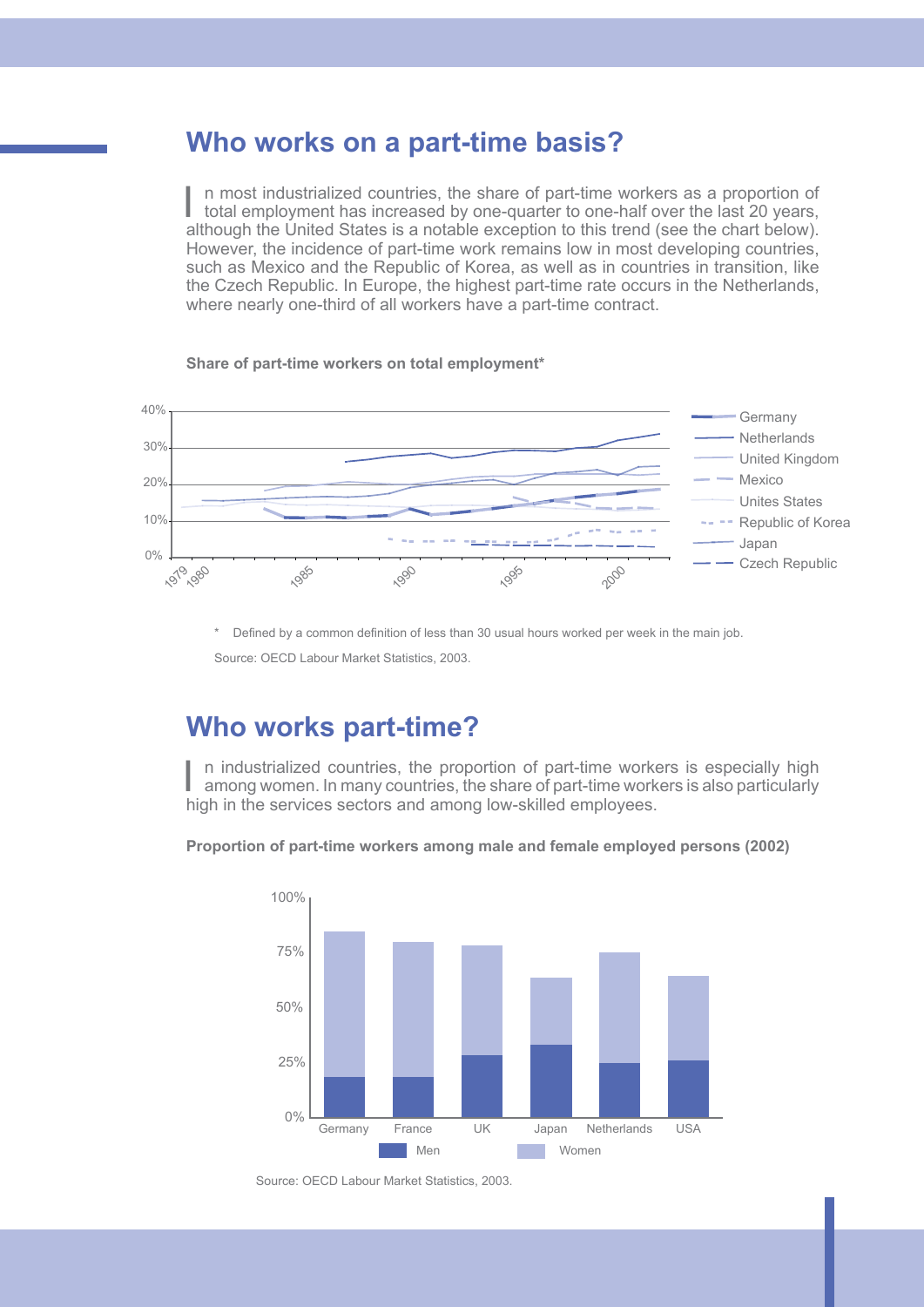## **Potential advantages and disadvantages of part-time working**

 $\sum$  ome common advantages which can result from part-time working, for both **O** employers and employees, are summed up below.

### *Advantages for employers*

- Improved adaptability of the workforce to fluctuations in customer demand.
- More flexible work-planning.
- Preferential tax treatment provided to firms who hire part-time workers.

#### *Advantages for employees*

- Better balance between work and family life.
- Entry point into the labour market for young people.
- Entry point into the labour market for women.
- Potential for additional job creation.

On the other hand, part-time work can entail the following potential problems:

### *Disadvantages for employers*

- Higher taxes and social contributions when part-timers used to cover the same hours as full-timers.
- Higher costs for the coordination of employees' work.

### *Disadvantages for employees*

- Lower incomes due to shorter hours and lower hourly wages than comparable full-time workers.
- Lower social security benefits and limited career progression and training opportunities.
- Potential for work intensification, i.e. part-time hours with a "full-time workload".
- Potential for gender discrimination: part-time work can reinforce traditional family roles and offer poorer terms and conditions of work to women.
- Potential for irregular working hours.

## **Ensuring high-quality part-time work**

S ocial dialogue between employers and workers at the company level is crucial in order to establish beneficial conditions for part-time work. This approach, together with equal treatment legislation, can help to ensure that both employers' and workers' preferences regarding flexible working time are reflected in part-time working arrangements.